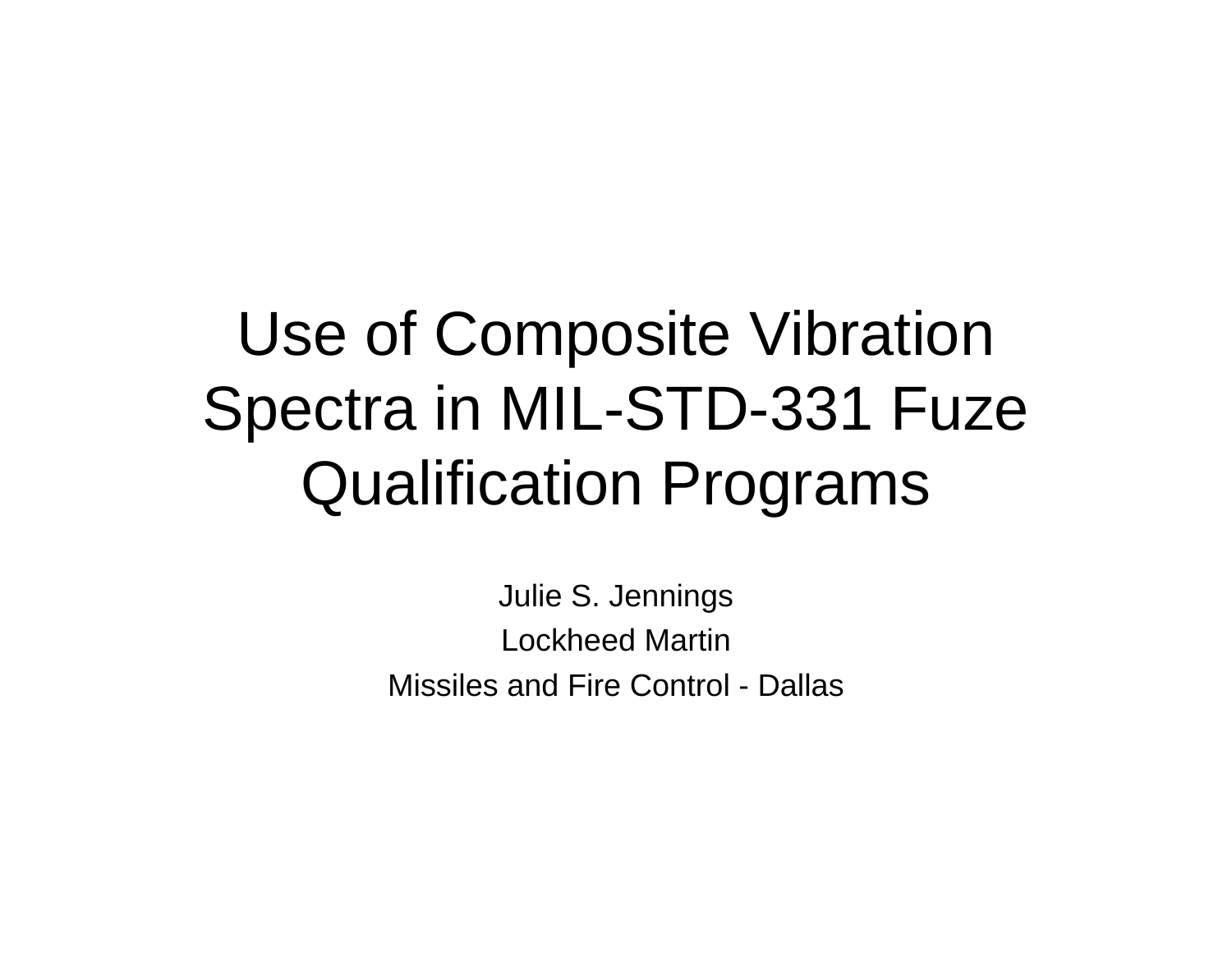### **Overview**

 $\bullet$  The release of Department of Defense Test Method Standard for Environmental and Performance Tests for Fuze and Fuze Components, MIL-STD-331C, in January 2005 introduced a more comprehensive approach to transportation vibration than earlier versions. The transportation vibration compliance criteria are now based on modes of transportation anticipated throughout the fuze life cycle. Although tailoring of the compliance criteria to the specific fuze requirements is essential, the effect of this change is dramatic as related to the required test times. For a typical qualification sample size of thirty fuzes, the typical transportation vibration test time increases from 10,800 minutes of required vibration as defined by MIL-STD-331B to 65,970 minutes as defined by MIL-STD-331C. An approach was developed by Lockheed Martin and approved by the Army Fuze Safety Review Board to allow combining many of the various spectra of MIL-STD-331C into a reduced number of exposures to reduce laboratory residence time without compromising the intent of the qualification program. The approach uses Miner's Rule and a custom MATLAB based compositing tool to produce a set of equivalent damage potential composite transportation vibration test spectra that are economic to perform while still ensuring compliance of the fuze with the requirements of MIL-STD-331C.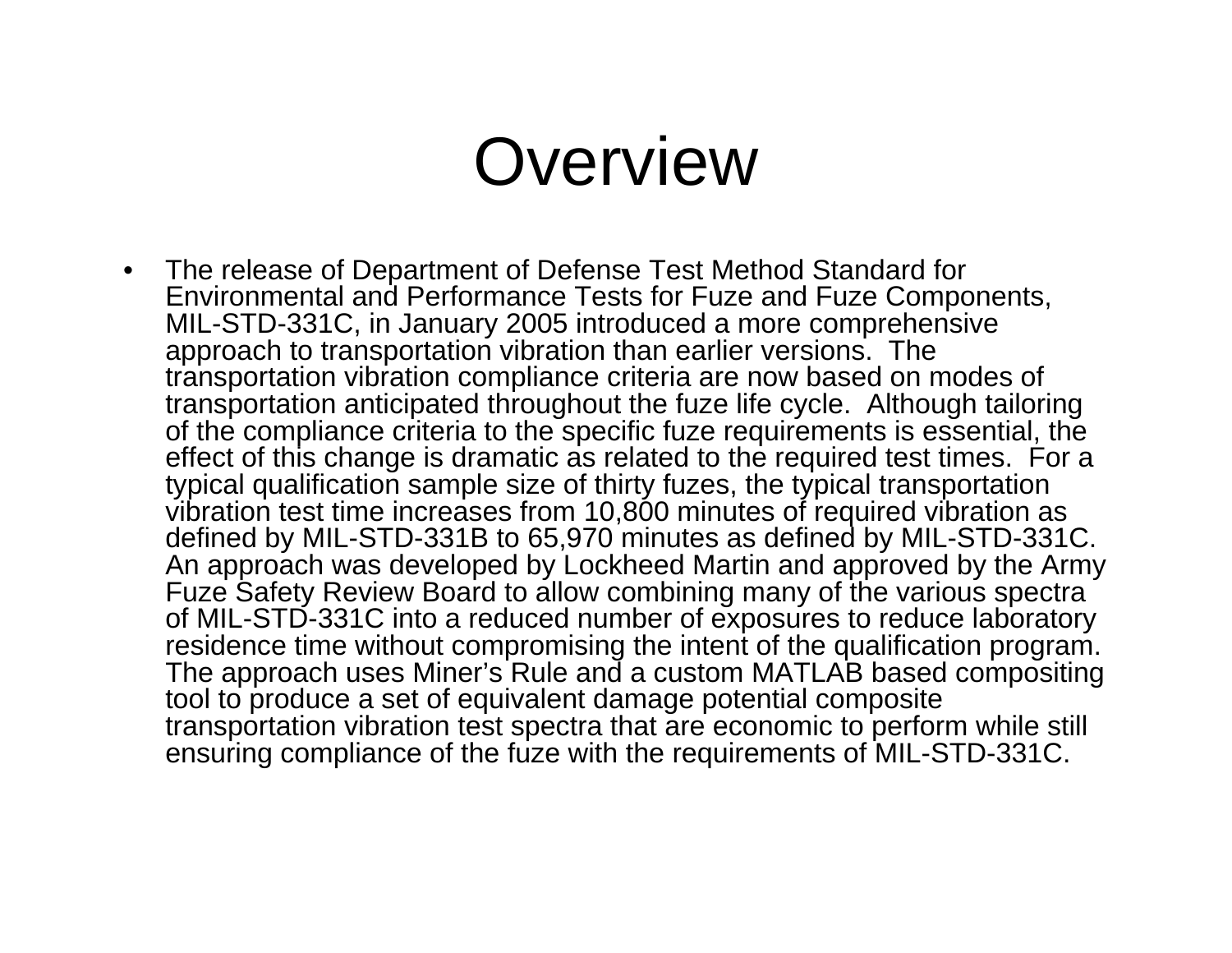## MIL-STD-331B (December 1989)

- Transportation Vibration Requirement
	- – Commonly used transport vehicles from manufacturer to user
	- Induced vibration was a sinusoidal wave controlled by sweeping the frequency and varying the amplitude of the acceleration



| <b>MIL-STD-331B Transportation Vibration, Test B1</b><br>Frequency (Hz)<br><b>Displacement and Acceleration Levels</b><br>$5 - 11$ |            |                                             |  |
|------------------------------------------------------------------------------------------------------------------------------------|------------|---------------------------------------------|--|
|                                                                                                                                    |            |                                             |  |
|                                                                                                                                    |            | 10 mm (0.39 in) displacement, peak-to-peak  |  |
|                                                                                                                                    | $11 - 37$  | 2.5 g acceleration, peak                    |  |
|                                                                                                                                    | $37 - 52$  | 0.9 mm (0.04 in) displacement, peak-to-peak |  |
|                                                                                                                                    | $52 - 500$ | 5.0 g acceleration, peak                    |  |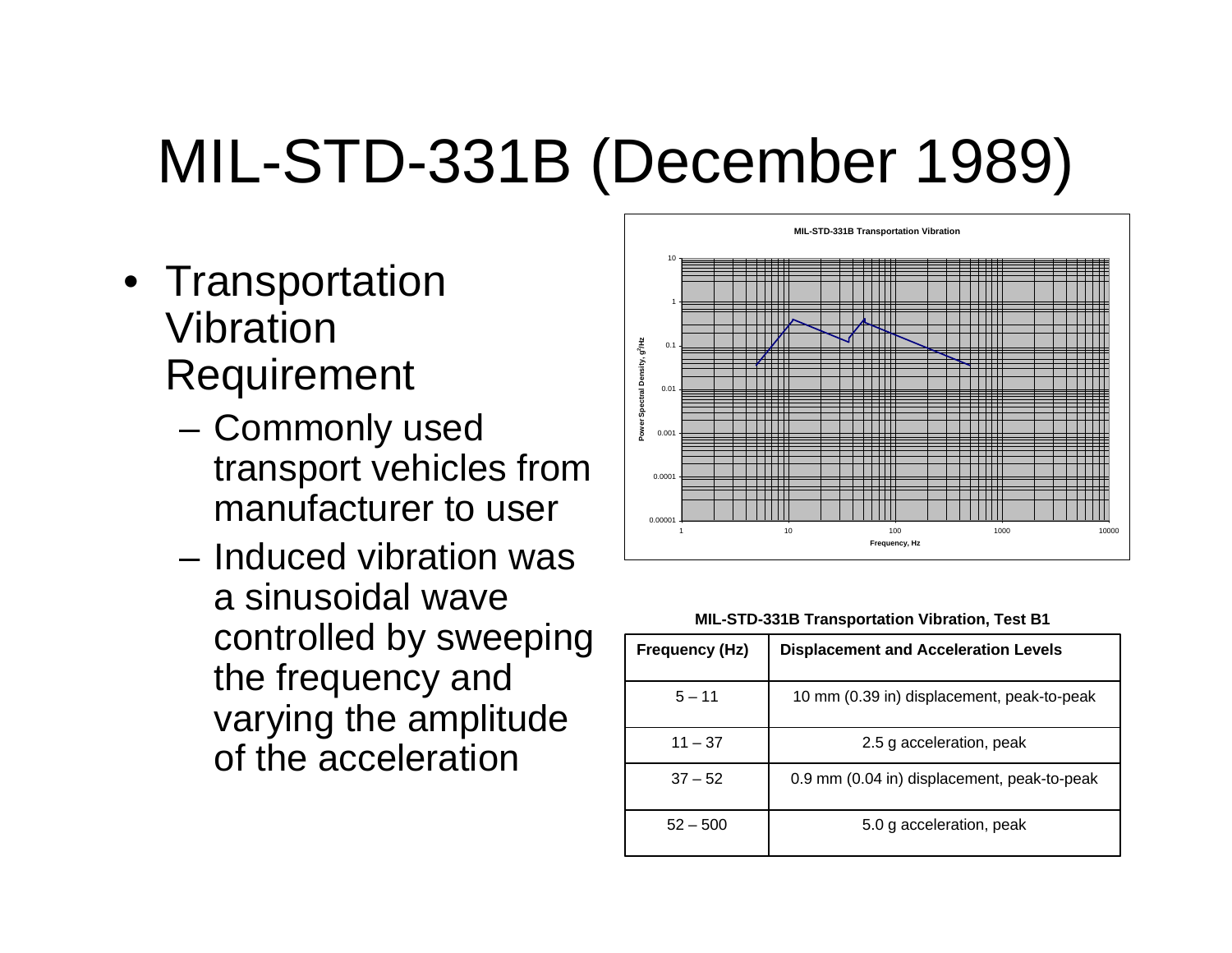# MIL-STD-331C (January 2005)

- • Transportation Vibration Requirements
	- Encompass the actual fuze modes of transportation from manufacturer to the user
	- Transportation scenario should be tailored and approved for each specific fuzing mechanism
	- Typical transportation scenario consists of seven transportation modes:
		- Commercial Vehicles
			- rail, truck, trailer and semi-trailer over improved roads
		- • Military Vehicles
			- truck, semi-trailer, two-wheeled trailer and tracked vehicles over improved and unimproved roads
		- •Jet Aircraft
		- •Turboprop Aircraft
		- •**Helicopter**
		- •Cargo Ship
		- •Combat Ship

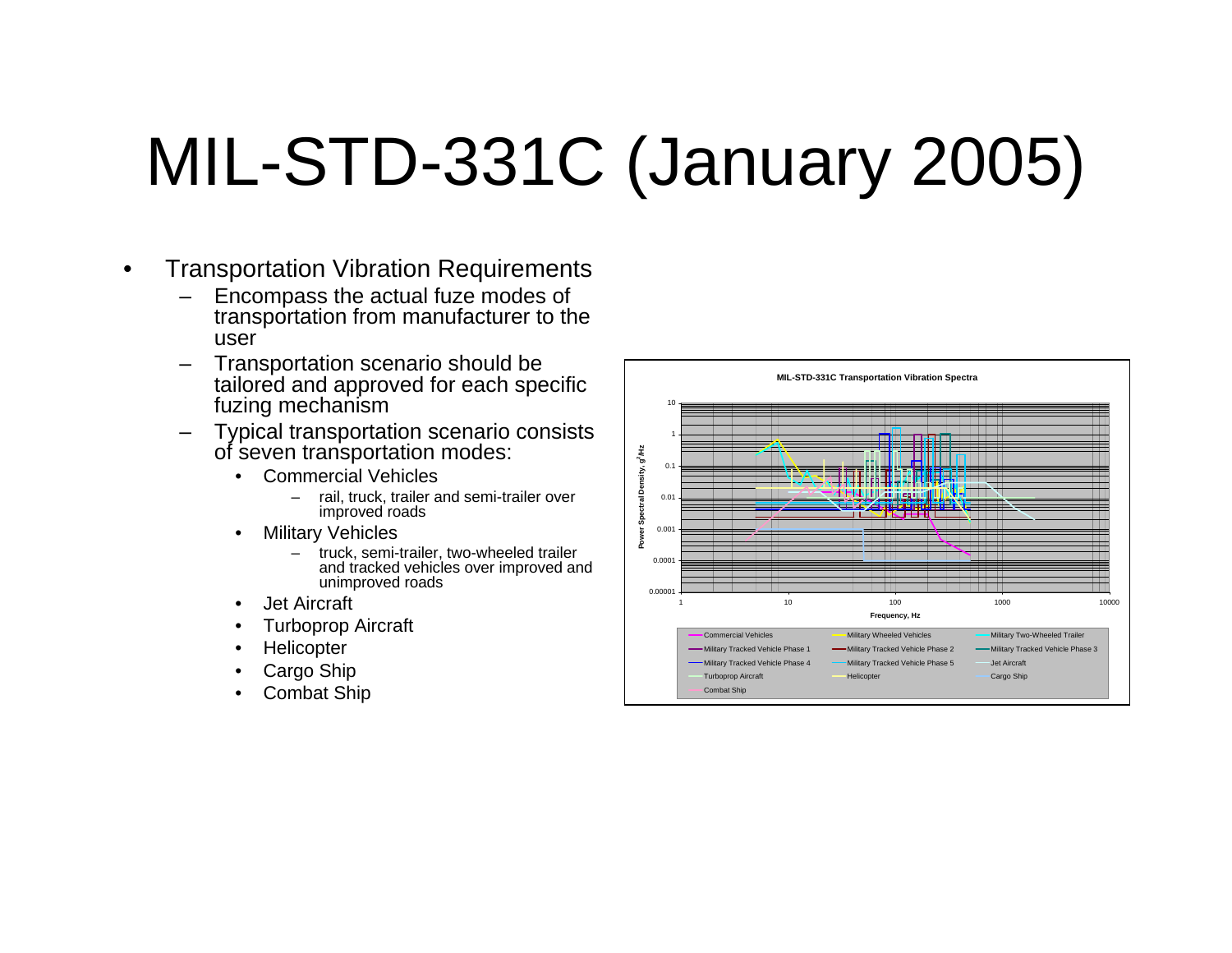## Cumulative Test Hours

- MIL-STD-331B
	- $-$  10 test articles at +71°C, +23°C and -54°C (30 total)
	- 2 hours vibration/axis
	- 6 hours/test article
	- Total for 30 test articles = 180 hours
- MIL-STD-331C
	- $-$  10 test articles at +71°C, +23°C and -54°C (30 total)
	- 12 hours 13 minutes vibration/axis
	- 36 hours 39 minutes/test article
	- Total for 30 test articles = 1,099.5 hours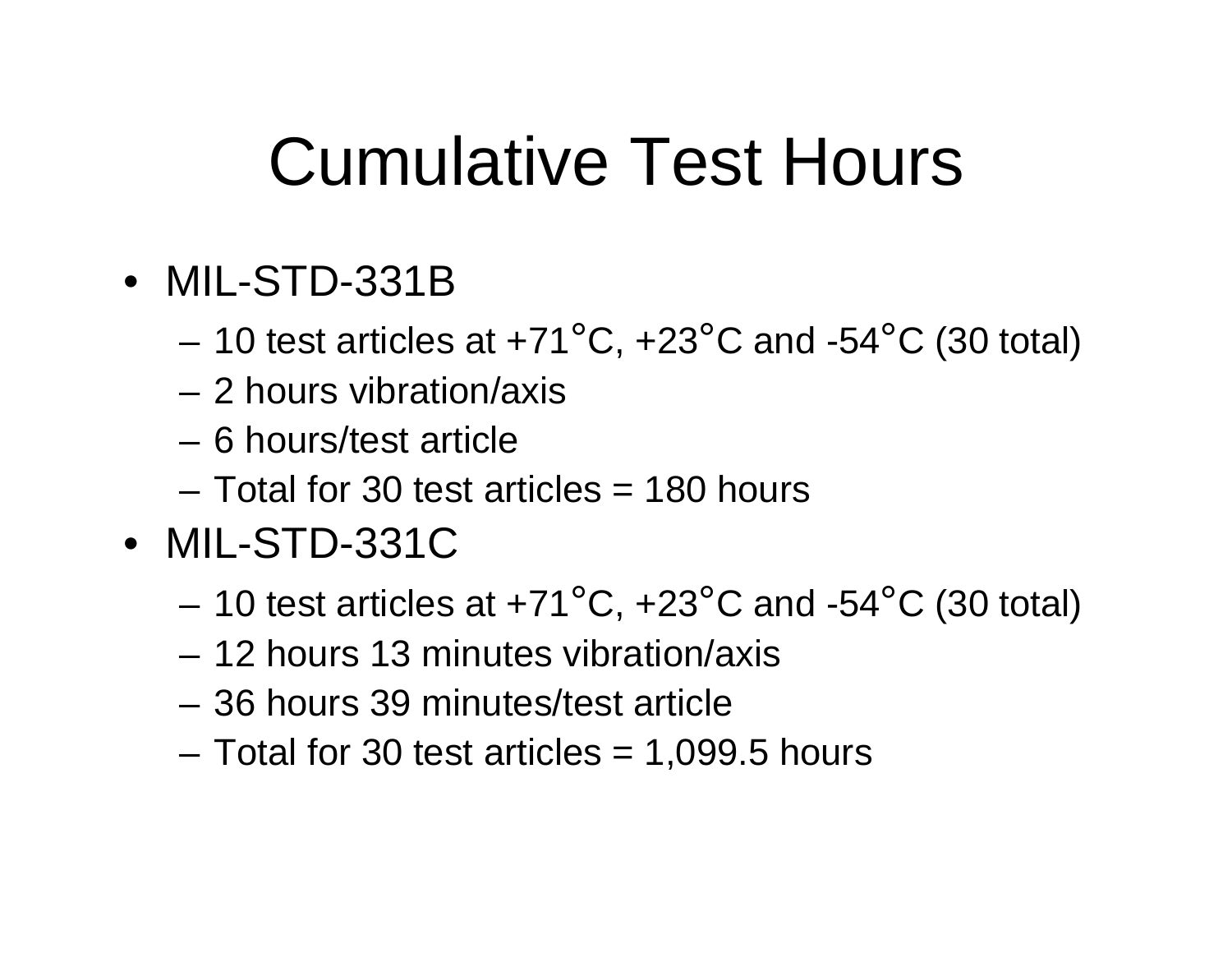## Miner's Rule

- $\bullet$  Calculate Equivalent Damage Potential
	- Fatigue relationship to determine vibratory fatigue equivalency between vibration exposures, to sum vibratory fatigue damage of separate vibration exposures, and to define accelerated test levels for vibration endurance tests
- Derive Smaller Set Of Transportation Vibration Test Spectra

$$
\left(\frac{W_o}{W_1}\right) = \left(\frac{T_1}{T_o}\right)^{\left(\frac{1}{4}\right)}
$$
  
Where...

- W $_{\rm o}$  = Random vibration level of the original test spectrum  $\left({\rm g^2/Hz}\right)$
- W $_1$  = Random vibration level of the combined test spectrum  $\left({\bf g}^2/{\sf Hz}\right)$
- ${\sf T}_{\rm o}$  = Test time of the original test spectrum
- ${\sf T}_{{\sf 1}}$  = Test time of the combined test spectrum

Exponent = Material constant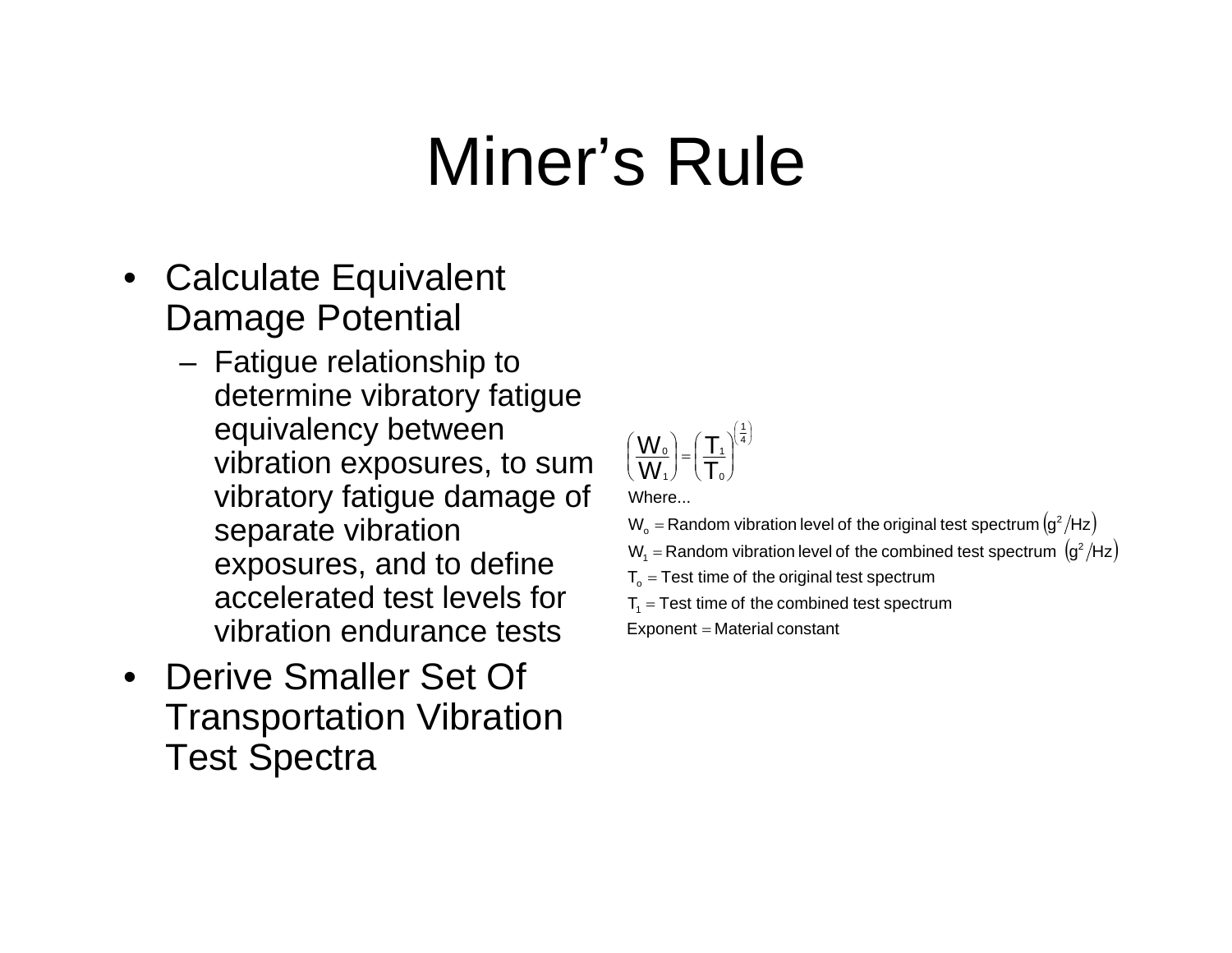## Equivalency Techniques

- $\bullet$  Express Each Test Spectra in Similar Terms (g 2/Hz):
	- Equivalent Acceleration of Sinusoidal Vibration Expressed as Displacement (g)
	- Equivalent Random Vibration of Sinusoidal Vibration Expressed as Acceleration  $(PSD_{\text{eav}})$
	- Conversion assumes a typical value of 5% critical damping  $(Q = 10)$
	- Real values do not necessarily agree with that assumption, and certainly not at all frequencies

 $g = 0.0511$ **f**<sup>2</sup>D

Where...

- g = Sinusoidal acceleration  $(\mathsf{g})$
- $f =$ Frequency  $(Hz)$
- $D =$  Peak to peak displacement (inch)

$$
PSD_{\text{eqv}} = \frac{0.707 \times g^2}{f}
$$

Where...

- g = Sinusoidal acceleration  $(\mathsf{g})$
- $f =$  Frequency  $(Hz)$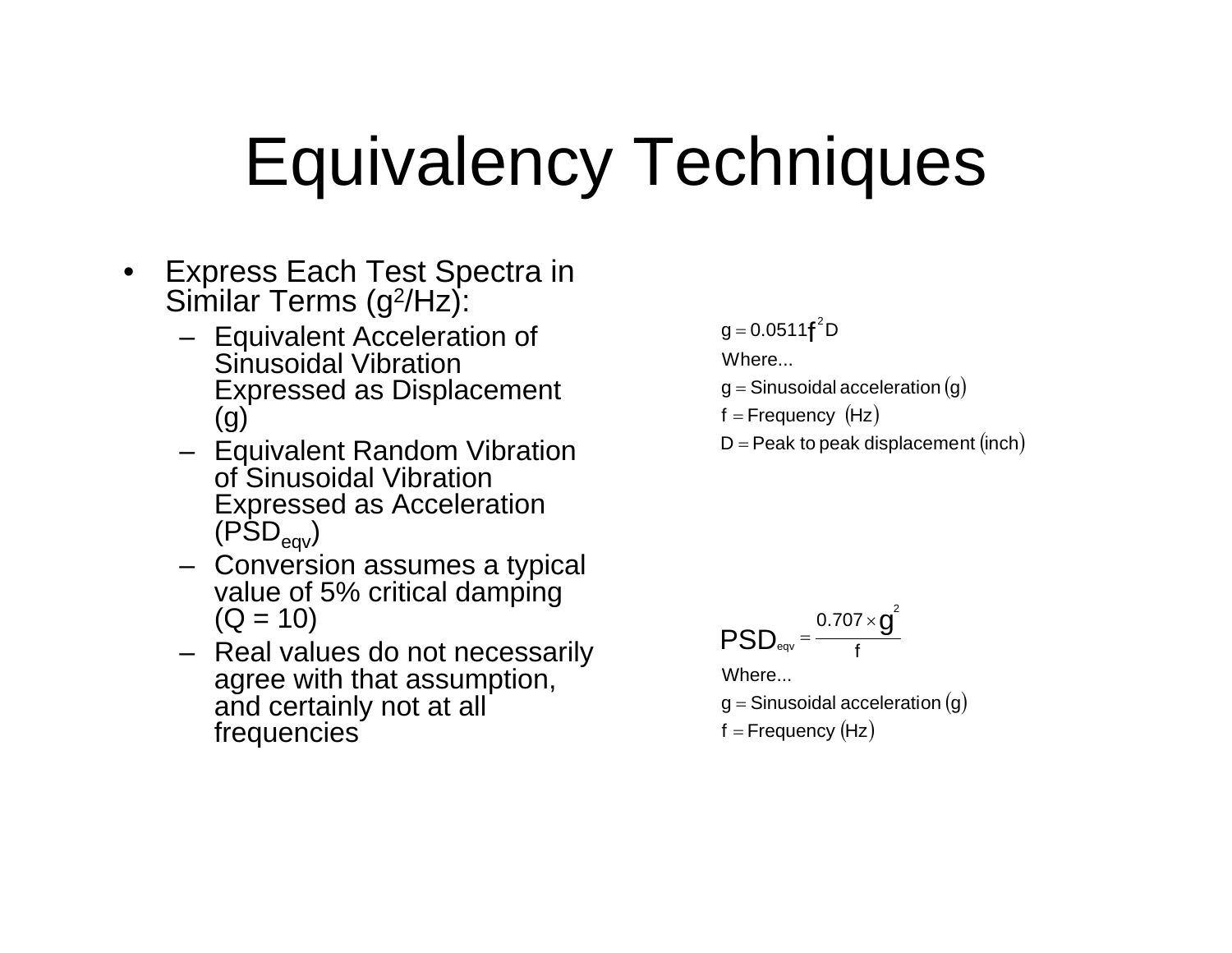## Logarithmic Interpolation

- Determine All-Inclusive Set of Breakpoints for Each Test Spectrum
	- Logarithmic interpolation of power spectral density values



Where...

 $\boldsymbol{\mathsf{f}}_{_{\mathsf{0}}}$  = Frequency of First Known Breakpoint

 $\mathsf{P}_\mathrm{o} = \mathsf{PSD}\,$  Level of First Known Breakpoint

 $\mathsf{f}_1^{}$  = Frequency of Second Known Breakpoint

 $P_1$  = PSD Level of Second Known Breakpoint

f<sub>n</sub> = Frequency of New Breakpoint

 $P_n = PSD$  Level of New Breakpoint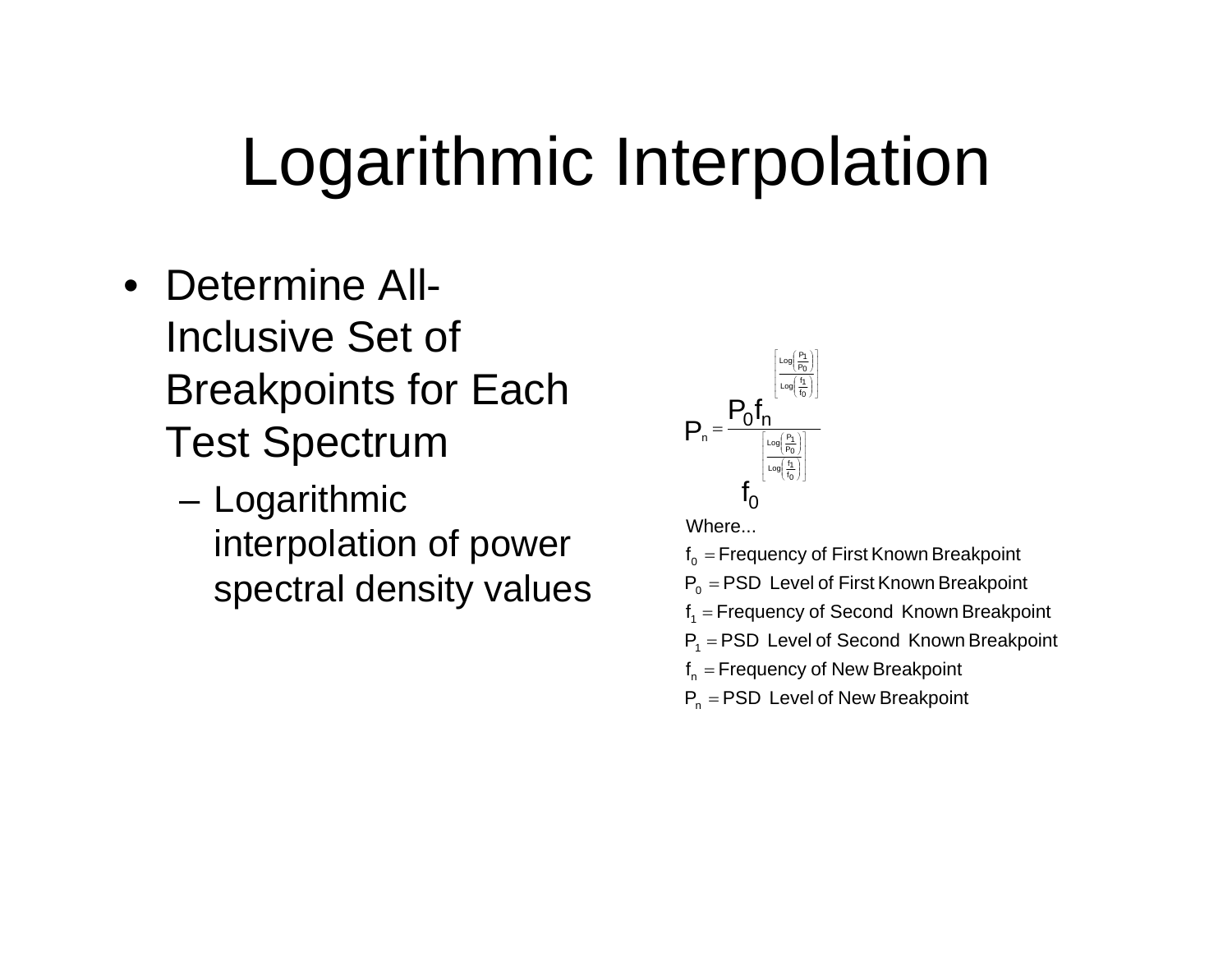## New Power Spectral Density

- • Determine New PSD Level at Each Frequency of the New Test Spectrum
	- Miners' rule solved to determine the new power spectral density at each frequency
	- Each modified MIL-STD-331C test spectra normalized to a common time at each common frequency
	- Equivalent times for each test spectrum being combined are added and the PSD levels reconverted to a single PSD amplitude at each common frequency for the chosen time
	- Resulting test spectrum has the same damage potential as the sum of the combined vibration spectra
- • Single test spectrum derived using the maximum PSD for each spectral line
- • Good engineering judgment must be used in determining which spectra to combine

$$
W_1 = W_0 \left(\frac{T_0}{T_1}\right)^{\left(\frac{1}{4}\right)}
$$

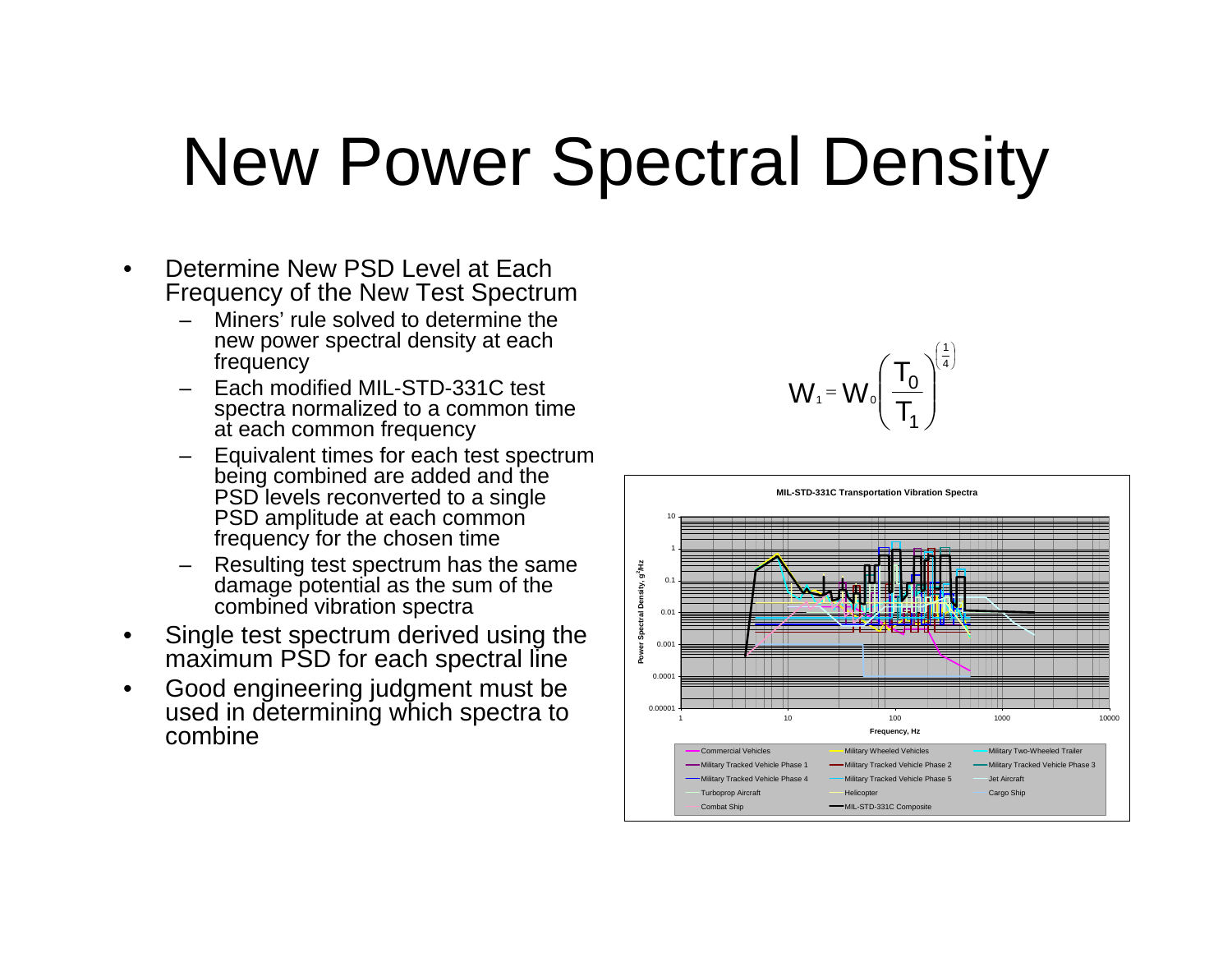## Miner's Rule Limitations

- • Generally combine like vehicle types and similar spectral shapes of similar amplitude
	- – Wheeled vehicle vibration is typically broadband random excitation with relatively high vibration levels in relatively low frequency ranges due to the natural resonance of the vehicle suspension
	- Tracked vehicle vibration is typically low level broadband random vibration with high level narrowband random vibrations at the resonant frequencies of the tracks at various vehicle speed increments
	- – Most fixed wing aircraft vibration tends to exhibit similar broadband random characteristics
	- – Rotor wing aircraft vibration tends to have sinusoidal resonances associated with the rotational speed and harmonics of the main rotor and tail rotor
	- – Ship vibration consists of random vibration coupled with a periodic component imposed by propeller shaft rotation and hull resonance
- • Extreme exaggeration factors can exceed the bounds of Miner's Rule applicability
- • General guideline is to limit the exaggeration factor to two on overall RMS and four on PSD

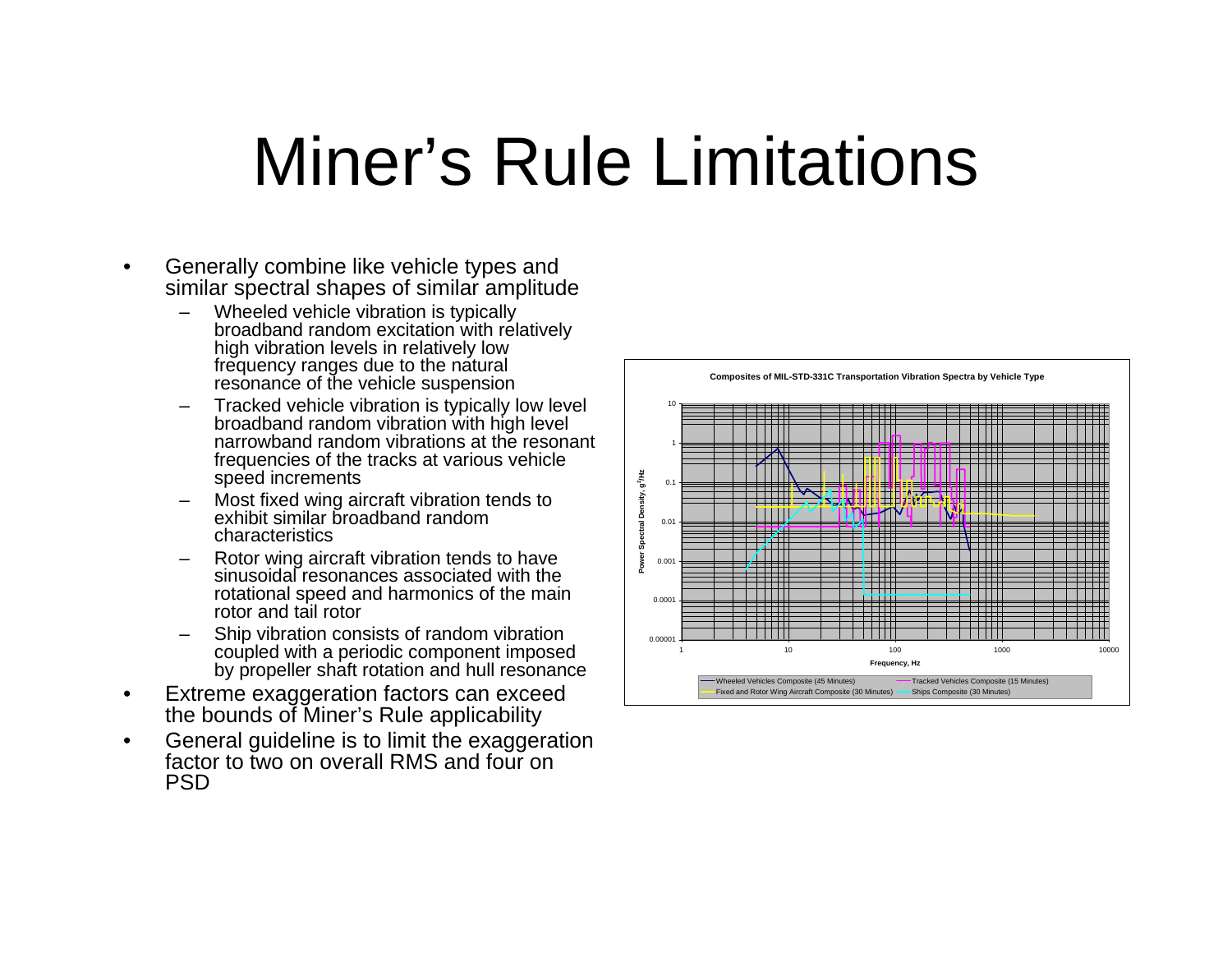## Miner's Rule Limitations

- Slope of a log/log fatigue or S/N curve
	- Per MIL-STD-810F:
		- Many materials exhibit exponents between 1/6 and 1/6.5
		- 1/4 is widely used for Air Force avionics
		- $\bullet$  Missile programs range from 1/3.25 to 1/6.6
		- Space programs sometimes use  $1/2$
		- Wide variation based on degree of conservatism desired as well as material properties
		- Sophisticated analyses based on fatigue data (S/N curves) for specific materials should be used when practical

$$
W_1 = W_0 \left(\frac{T_0}{T_1}\right)^{\left(\frac{1}{4}\right)}
$$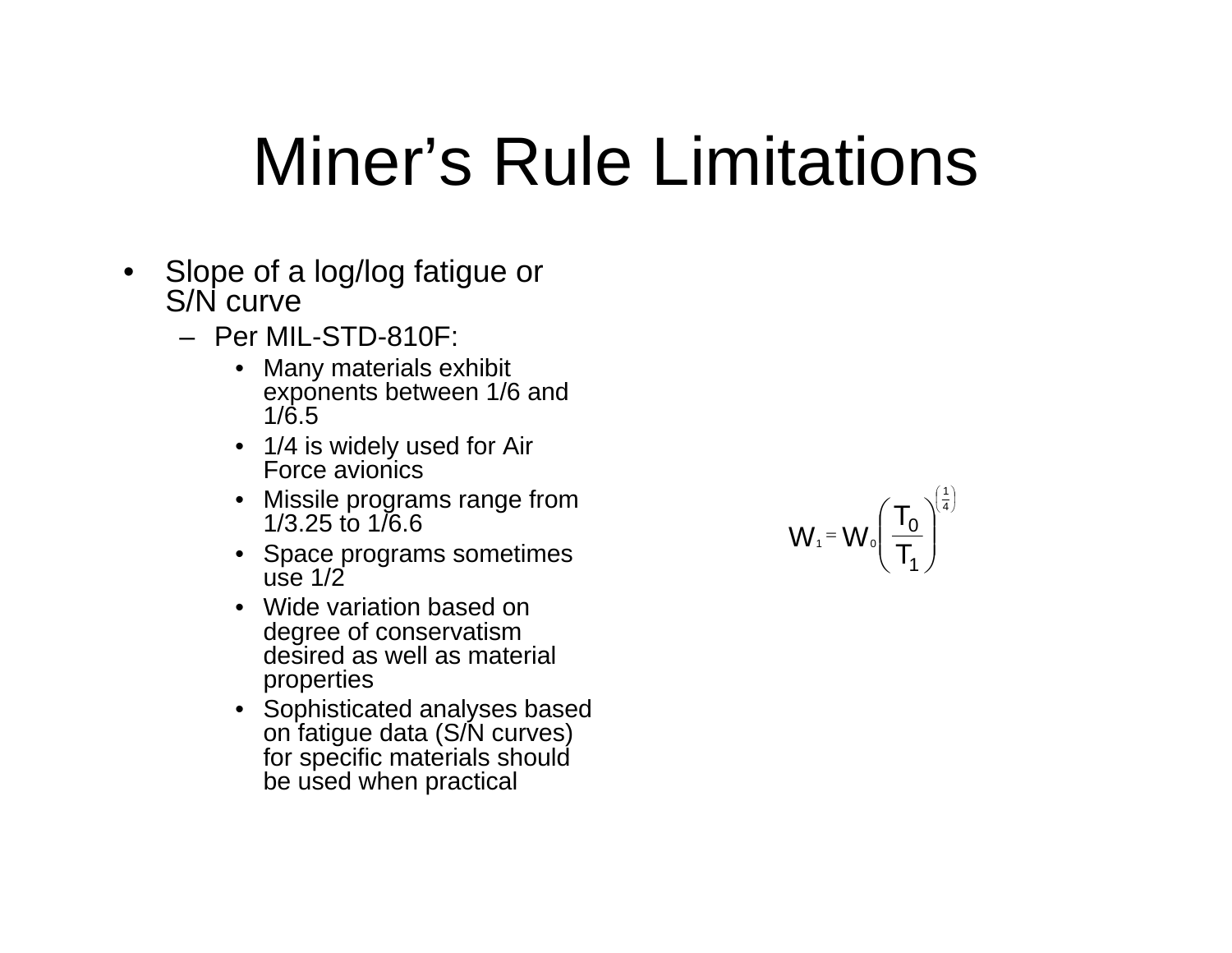### Hardware Limitations

- • Special consideration should be given to combining different vibration types of input vibration (i.e. broadband random, sine-onrandom or narrowband randomon-random).
	- – Sinusoidal resonances may be amplified when superimposed on a high-level broadband random vibration
	- – Unrealistic long duration acceleration at a resonant frequency of the fuze may be induced and potentially damage good hardware
	- – Be aware of the resonant frequencies of the hardware and try to avoid unrealistic resonances in these areas

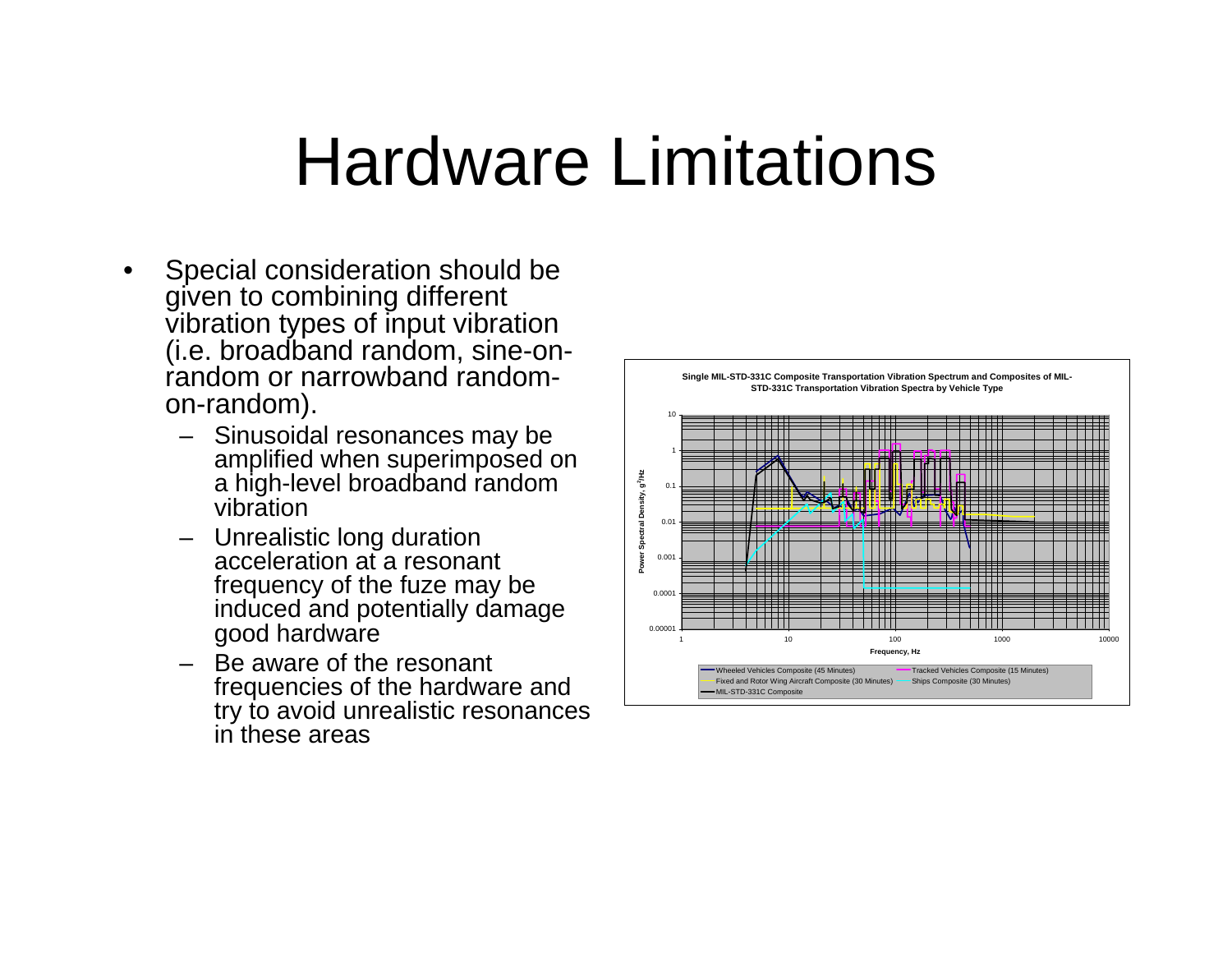## Test Facility Limitations

- • Special consideration should be given to the limitations of vibration test equipment
	- Shaker maximum force and stroke capabilities vary widely depending on the size and control scheme of the shaker
	- The composite vibration spectrum for all of the transportation vibration requirements of MIL-STD-331C require an electrodynamic shaker with at least a 40-inch per second velocity capability and a 1.7 inch stroke capability
	- This capability is readily available on an LDS V-9 or LDS V-994 shaker

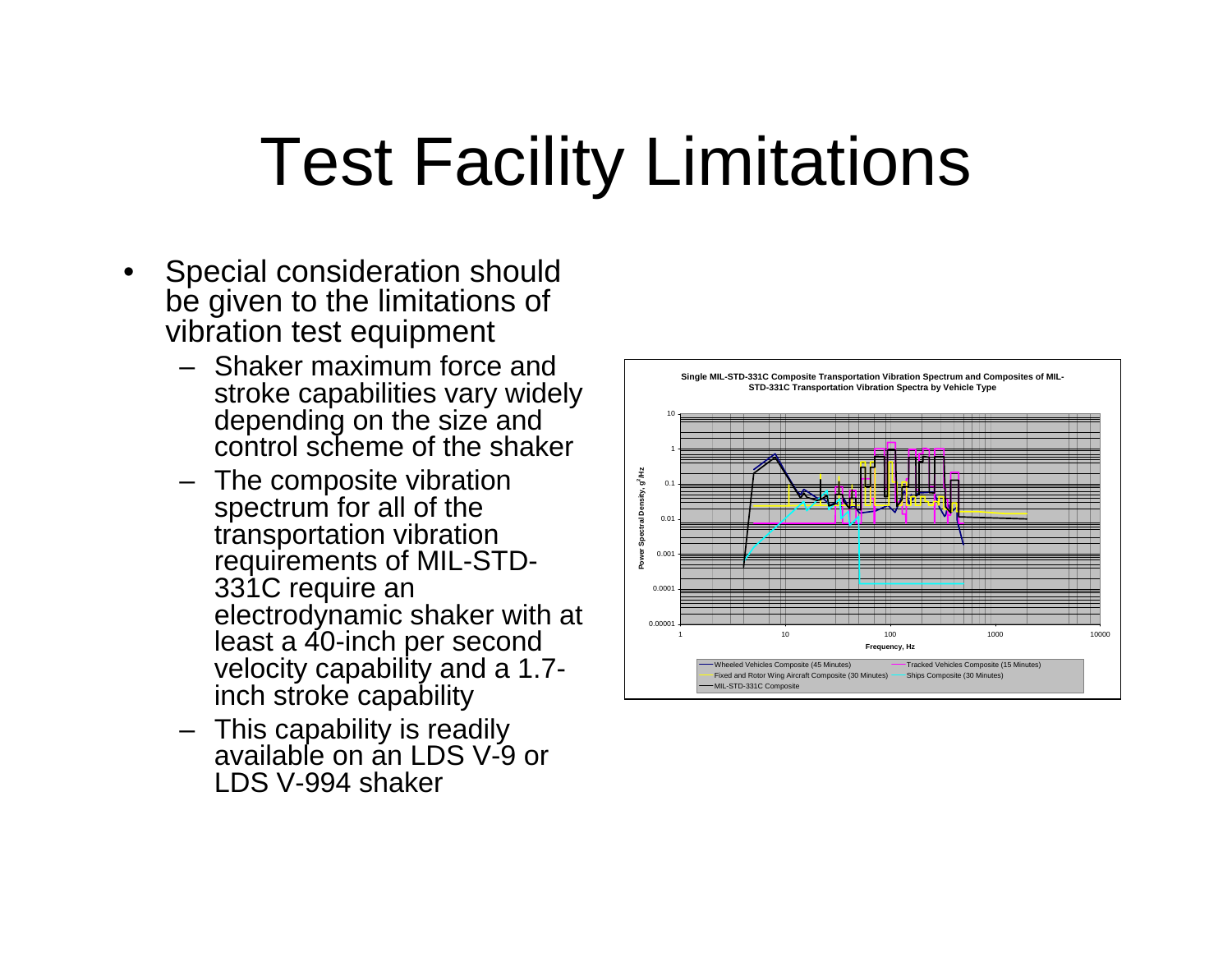## MATLAB Routine Overview

- As the number of unique test spectra increases, the task of determining a single, allinclusive set of breakpoints can become quite cumbersome
	- Microsoft Excel logarithmic interpolation capabilities limited
	- MATLAB computational and graphic capabilities automate process
	- MATLAB routine uses Miner's Rule to generate a smaller set of vibration test spectra
	- GUIs make the routine user friendly

| IMPORTED EXCEL FILE MUST BE IN THE FOLLOWING FORMAT                                                                                                                                                                 |                             |                                                                                                          |                                                                                             |                                                                                                                        |  |  |  |  |  |
|---------------------------------------------------------------------------------------------------------------------------------------------------------------------------------------------------------------------|-----------------------------|----------------------------------------------------------------------------------------------------------|---------------------------------------------------------------------------------------------|------------------------------------------------------------------------------------------------------------------------|--|--|--|--|--|
| Column 1<br>PSD #1 Title<br>Line 1<br>PSD #1 Frequency    PSD #1 Value<br>Line 2<br>Line 3<br>PSD #1 Frequency    PSD #1 Value<br>PSD #1 Frequency    PSD #1 Value<br>Line 4<br>Line  PSD #1 Frequency PSD #1 Value | Column 2<br>PSD #1 Duration | Column 3<br>PSD #2 Title<br>PSD #2 Frequency<br>PSD #2 Frequency<br>PSD #2 Frequency<br>PSD #2 Frequency | Column 4<br>PSD #2 Duration<br>PSD #2 Value<br>PSD #2 Value<br>PSD #2 Value<br>PSD #2 Value |                                                                                                                        |  |  |  |  |  |
| Browse for Input Excel File<br>File Location<br>Worksheet Name<br>PSD Title<br>Minutes<br><b>GRMS</b>                                                                                                               |                             | Open File                                                                                                |                                                                                             | Select S/N<br>6.5 LM Standard<br>6.0 MIL-STD-810 G-Peak<br>4.0 MIL-STD-810 PSD<br>$\bigcirc$ Other<br>6.5              |  |  |  |  |  |
|                                                                                                                                                                                                                     |                             |                                                                                                          | ۸                                                                                           | Composite of<br>$_{\odot}$<br>Original Frequencies<br>O Other Frequency<br>1                                           |  |  |  |  |  |
|                                                                                                                                                                                                                     |                             |                                                                                                          |                                                                                             | PSD Minimum Value<br>0.0001<br>PSD Maximum Value<br>10.0                                                               |  |  |  |  |  |
|                                                                                                                                                                                                                     |                             |                                                                                                          | $\checkmark$                                                                                | Calculate Category PSD<br>(a) Use minimum duration<br>◯ Use other duration<br>minutes<br>60<br>Calculate Composite PSD |  |  |  |  |  |
| Plot Selected                                                                                                                                                                                                       |                             |                                                                                                          |                                                                                             | Desidred Test Duration<br>minutes<br>60                                                                                |  |  |  |  |  |
| Write to Excel                                                                                                                                                                                                      |                             | VVRITES TO FILE USED TO IMPORT DATA.<br>SHEET NAMED 'COMPOSITE'                                          |                                                                                             | Calculate                                                                                                              |  |  |  |  |  |
| CLOSE                                                                                                                                                                                                               |                             |                                                                                                          |                                                                                             |                                                                                                                        |  |  |  |  |  |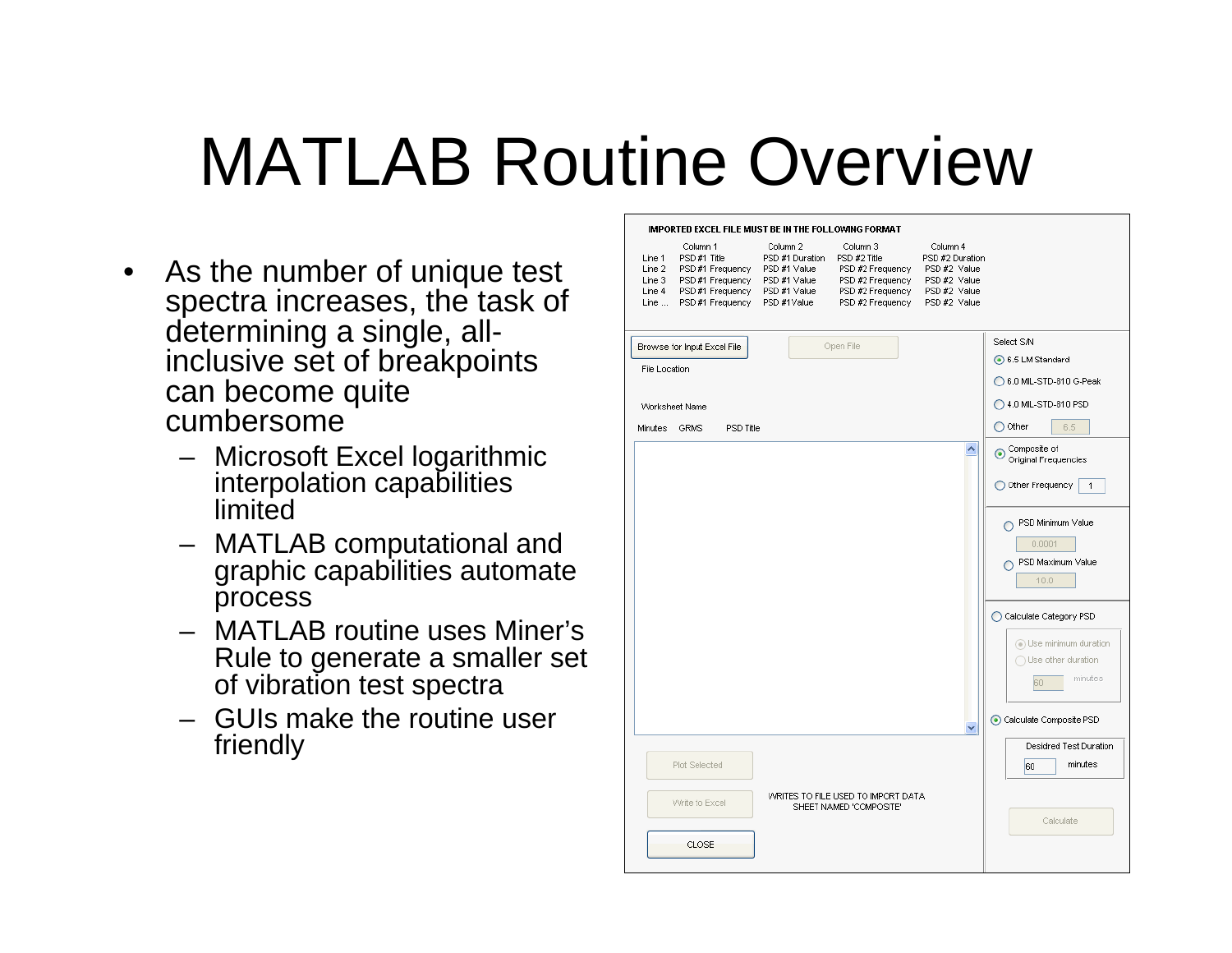## Smaller Set of Transportation Vibration Test Spectra

- Smaller set of transportation vibration spectra recommended to test all fuzes to be qualified to the requirements of MIL-STD-331C
	- Special consideration should still be given to tailoring the compliance criteria to the specific fuze life cycle requirements
	- As always, it will be necessary to gain final approval from the procuring agency

| <b>Wheeled Vehicles</b>   |           |              | <b>Tracked Vehicles</b> |                    | Fixed and Rotor Wing |                 |           |
|---------------------------|-----------|--------------|-------------------------|--------------------|----------------------|-----------------|-----------|
| Composite<br>(45 Minutes) |           | Composite    |                         | Aircraft Composite |                      | Ships Composite |           |
|                           |           | (15 Minutes) |                         | (30 Minutes)       |                      | (30 Minutes)    |           |
|                           |           |              |                         |                    |                      |                 |           |
| Hz                        | $q^2$ /Hz | Hz           | $g^2$ /Hz               | Hz                 | $g^2$ /Hz            | Hz              | $g^2$ /Hz |
| 5                         | 0.2568    | 5            | 0.0075                  | 5                  | 0.0238               | 4               | 0.0006    |
| 8                         | 0.7300    | 30           | 0.0075                  | 10.8               | 0.0238               | 15              | 0.0317    |
| 10                        |           | 30.1         | 0.0828                  | 10.81              | 0.0942               | 16              | 0.0172    |
|                           | 0.2207    |              |                         |                    |                      |                 |           |
| 12<br>14                  | 0.0879    | 35           | 0.0828                  | 10.82              | 0.0238               | 25              | 0.0653    |
|                           | 0.0491    | 35.1         | 0.0075                  | 21.6               | 0.0245               | 26              | 0.0184    |
| 15                        | 0.0703    | 41           | 0.0075                  | 21.61              | 0.1884               | 33              | 0.0376    |
| 20                        | 0.0397    | 41.1         | 0.0649                  | 21.62              | 0.0245               | 34              | 0.0103    |
| 27                        | 0.0249    | 47           | 0.0649                  | 32.4               | 0.0245               | 40              | 0.0167    |
| 30                        | 0.0294    | 47.1         | 0.0075                  | 32.41              | 0.1622               | 41              | 0.0065    |
| 34                        | 0.0223    | 53           | 0.0075                  | 32.42              | 0.0245               | 50              | 0.0118    |
| 36                        | 0.0391    | 53.1         | 0.1400                  | 43.2               | 0.0245               | 51              | 0.0001    |
| 41                        | 0.0206    | 65           | 0.1402                  | 43.21              | 0.0942               | 500             | 0.0001    |
| 45                        | 0.0239    | 65.1         | 0.0383                  | 43.22              | 0.0245 RMS           |                 | 0.99      |
| 51                        | 0.0147    | 70           | 0.0383                  | 52.3               | 0.0245               |                 |           |
| 95                        | 0.0244    | 71.1         | 1.0140                  | 52.31              | 0.4243               |                 |           |
| 111                       | 0.0153    | 88           | 1.0140                  | 57.8               | 0.4243               |                 |           |
| 136                       | 0.0627    | 88.1         | 0.0718                  | 57.81              | 0.0245               |                 |           |
| 151                       | 0.0269    | 94           | 0.0723                  | 64.6               | 0.0245               |                 |           |
| 185                       | 0.0554    | 94.1         | 1.5404                  | 64.61              | 0.4243               |                 |           |
| 266                       | 0.0509    | 112          | 1.5404                  | 71.4               | 0.4243               |                 |           |
| 338                       | 0.0132    | 112.1        | 0.0308                  | 71.41              | 0.0245               |                 |           |
| 360                       | 0.0250    | 130          |                         | 96.9               | 0.0245               |                 |           |
|                           |           |              | 0.0310                  |                    |                      |                 |           |
| 431                       | 0.0218    | 130.1        | 0.0138                  | 96.91              | 0.4243               |                 |           |
| 500                       | 0.0019    | 140          | 0.0138                  | 104.5              | 0.4243               |                 |           |
| <b>RMS</b>                | 4.03      | 150.1        | 0.9622                  | 104.51             | 0.1132               |                 |           |
|                           |           | 175          | 0.9622                  | 115.5              | 0.1132               |                 |           |
|                           |           | 175.1        | 0.1419                  | 115.51             | 0.0245               |                 |           |
|                           |           | 176          | 0.1419                  | 129.2              | $0.\overline{0245}$  |                 |           |
|                           |           | 176.1        | 0.0678                  | 129.21             | 0.1132               |                 |           |
|                           |           | 188          | 0.0678                  | 142.8              | 0.1132               |                 |           |
|                           |           | 188.1        | 0.7265                  | 142.81             | 0.0245               |                 |           |
|                           |           | 205          | 0.7265                  | 156.8              | 0.0245               |                 |           |
|                           |           | 205.1        | 1.0323                  | 156.81             | 0.0434               |                 |           |
|                           |           | 224          | 1.0323                  | 173.3              | 0.0434               |                 |           |
|                           |           | 224.1        | 0.9621                  | 173.31             | 0.0245               |                 |           |
|                           |           | 235          | 0.9621                  | 178                | 0.0245               |                 |           |
|                           |           | 235.1        | 0.0832                  | 193.8              | 0.0245               |                 |           |
|                           |           | 264          | 0.0826                  | 193.81             | 0.0434               |                 |           |
|                           |           | 264.1        | 0.0075                  | 214.2              | 0.0435               |                 |           |
|                           |           | 265          | 0.0075                  | 214.21             | 0.0313               |                 |           |
|                           |           | 265.1        | 1.0077                  | 231                | 0.0314               |                 |           |
|                           |           | 325          | 1.0077                  | 231.1              | 0.0246               |                 |           |
|                           |           | 325.1        | 0.0754                  | 258.4              | 0.0247               |                 |           |
|                           |           | 336          | 0.0754                  | 258.41             | 0.0314               |                 |           |
|                           |           | 336.1        | 0.0358                  | 285.6              | 0.0315               |                 |           |
|                           |           |              |                         |                    |                      |                 |           |
|                           |           | 352          | 0.0358                  | 285.61             | 0.0248               |                 |           |
|                           |           | 352.1        | 0.0075                  | 290.7              | 0.0249               |                 |           |
|                           |           | 355          | 0.0075                  | 290.71             | 0.0435               |                 |           |
|                           |           | 355.1        | 0.0128                  | 321.3              | 0.0428               |                 |           |
|                           |           | 376          | 0.0128                  | 321.31             | 0.0200               |                 |           |
|                           |           | 376.1        | 0.2156                  | 387.6              | 0.0163               |                 |           |
|                           |           | 448          | 0.2156                  | 387.61             | 0.0286               |                 |           |
|                           |           | 448.1        | 0.0075                  | 428.4              | 0.0286               |                 |           |
|                           |           | 500          | 0.0075                  | 428.41             | 0.0161               |                 |           |
|                           |           | <b>RMS</b>   | 14.05                   | 2000               | 0.0141               |                 |           |
|                           |           |              |                         | <b>RMS</b>         | 6.71                 |                 |           |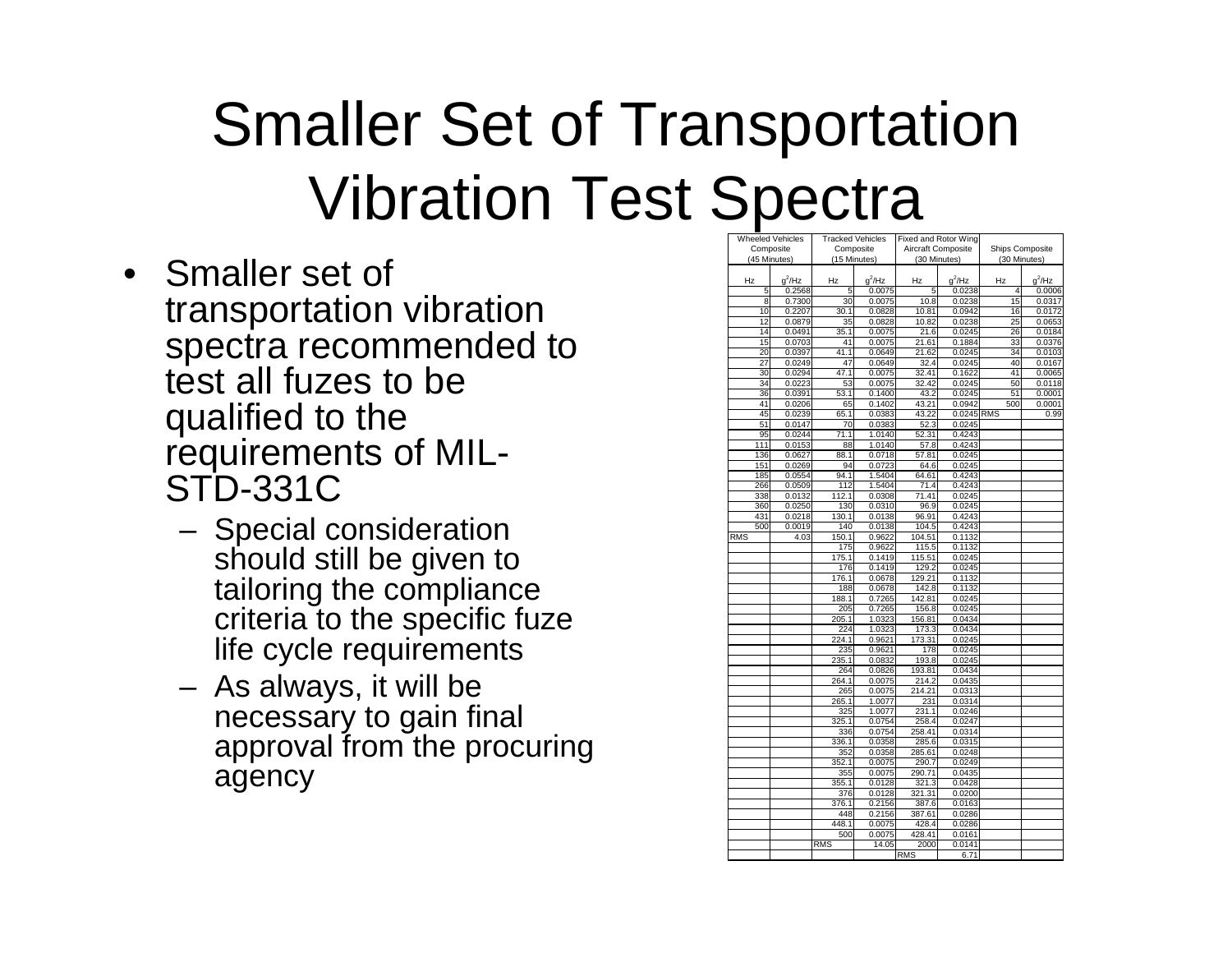### Single Transportation Vibration Test Spectrum

- • A single transportation vibration spectrum could be used to test all fuzes to be qualified to the requirements of MIL-STD-331C
	- Special consideration should still be given to tailoring the compliance criteria to the specific fuze requirements
	- It is not recommended that the single test spectrum be used without appropriate engineering discretion
- • Single test spectrum exceeds most of the limitations of Miner's Rule and possibly falls on the edge of the hardware and test facility capabilities
- $\bullet$  This option should only be pursued for fuzes that are exceptionally impervious to vibratory fatigue

| MIL-STD-331C Composite Transportation |                 |                     |           |  |  |  |  |
|---------------------------------------|-----------------|---------------------|-----------|--|--|--|--|
| <b>Vibration Spectrum</b>             |                 |                     |           |  |  |  |  |
| Hz                                    | $q^2$ /Hz<br>Hz |                     | $g^2$ /Hz |  |  |  |  |
| 4                                     | 0.0004          | 64.61               | 0.3005    |  |  |  |  |
| 5                                     | 0.2010          | 71                  | 0.3000    |  |  |  |  |
| 8                                     | 0.5712          | 71.1                | 0.6120    |  |  |  |  |
| 14                                    | 0.0392          | 88                  | 0.6030    |  |  |  |  |
| 15                                    | 0.0555          | 88.1                | 0.0432    |  |  |  |  |
| 16                                    | 0.0417          | 94                  | 0.0437    |  |  |  |  |
| 20                                    | 0.0340          | 94.1                | 0.9159    |  |  |  |  |
| 21.6                                  | 0.0351          | 112                 | 0.9160    |  |  |  |  |
| 21.61                                 | 0.1334          | 115.51              | 0.0227    |  |  |  |  |
| 21.62                                 | 0.0351          | 129.2               | 0.0356    |  |  |  |  |
| 25                                    | 0.0470          | 129.21              | 0.0808    |  |  |  |  |
| 26                                    | 0.0233          | 150                 | 0.0834    |  |  |  |  |
| 30                                    | 0.0270          | 150.1               | 0.5721    |  |  |  |  |
| 30.1                                  | 0.0503          | 175                 | 0.5721    |  |  |  |  |
| 32.4                                  | 0.0505          | 176                 | 0.0851    |  |  |  |  |
| 32.41                                 | 0.1157          | 176.1               | 0.0460    |  |  |  |  |
| 32.42                                 | 0.0505          | 188                 | 0.0501    |  |  |  |  |
| 35                                    | 0.0498          | 188.1               | 0.4320    |  |  |  |  |
| 36                                    | 0.0314          | 205                 | 0.4320    |  |  |  |  |
| 41                                    | 0.0200          | 205.1               | 0.6138    |  |  |  |  |
| 41.1                                  | 0.0392          | 235                 | 0.5721    |  |  |  |  |
| 43.2                                  | 0.0392          | 235.1               | 0.0564    |  |  |  |  |
| 43.21                                 | 0.0685          | 264                 | 0.0553    |  |  |  |  |
| 43.22                                 | 0.0392          | 265.1               | 0.5992    |  |  |  |  |
| 47                                    | 0.0392          | 325                 | 0.5992    |  |  |  |  |
| 47.1                                  | 0.0196          | 336.1               | 0.0222    |  |  |  |  |
| 52.3                                  | 0.0181          | 376                 | 0.0150    |  |  |  |  |
| 52.31                                 | 0.3000          | 376.1               | 0.1282    |  |  |  |  |
| 57.8                                  | 0.3004          | 448                 | 0.1282    |  |  |  |  |
| 57.81                                 | 0.0833          | 448.1               | 0.0115    |  |  |  |  |
| 64.6                                  | 0.0834          | 2000<br>0.0100      |           |  |  |  |  |
|                                       |                 | <b>RMS</b><br>11.88 |           |  |  |  |  |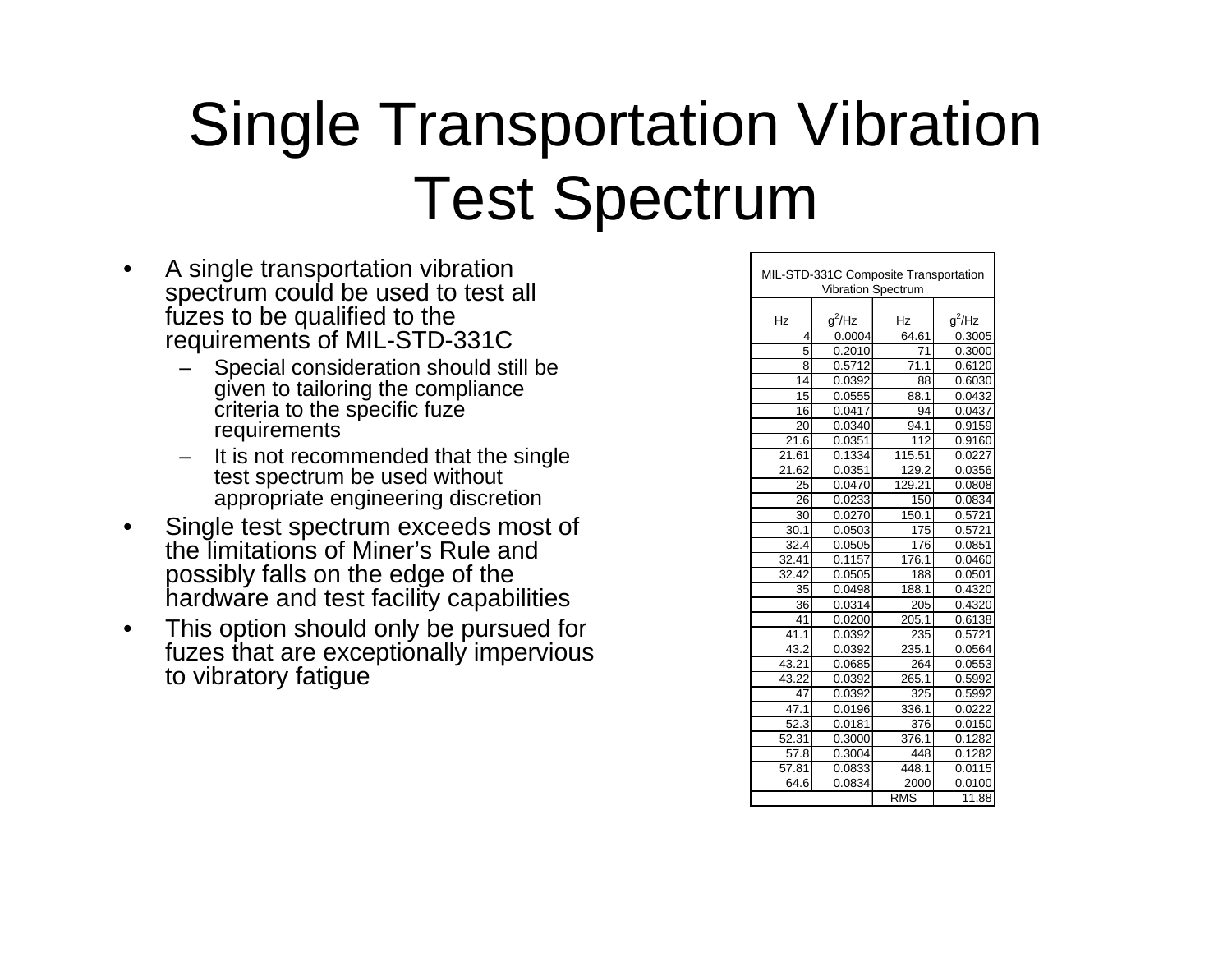#### Overall Laboratory Residence Time

- $\bullet$  MIL-STD-331C Transportation Vibration Test B1.1 Requirements
	- 10 test articles at +71°C, +23°C and -54°C (30 total)
	- 12 hours 13 minutes vibration/axis
	- 36 hours 39 minutes/test article
	- Total for 30 test articles = 1,099.5 hours
	- More than 6 months of laboratory residence time (assuming a 40-hour work week)
- $\bullet$  Using the Miner's Rule to generate a small set of transportation vibration test spectra
	- 10 test articles at +71°C, +23°C and -54°C (30 total)
	- 2 hours vibration/axis (total)
	- 6 hours/test article
	- Total for 30 test articles = 180 hours
	- Five weeks of laboratory residence time (assuming a 40-hour work week)
- Overall test time can be reduced even further by designing a test fixture capable of testing multiple fuzes simultaneously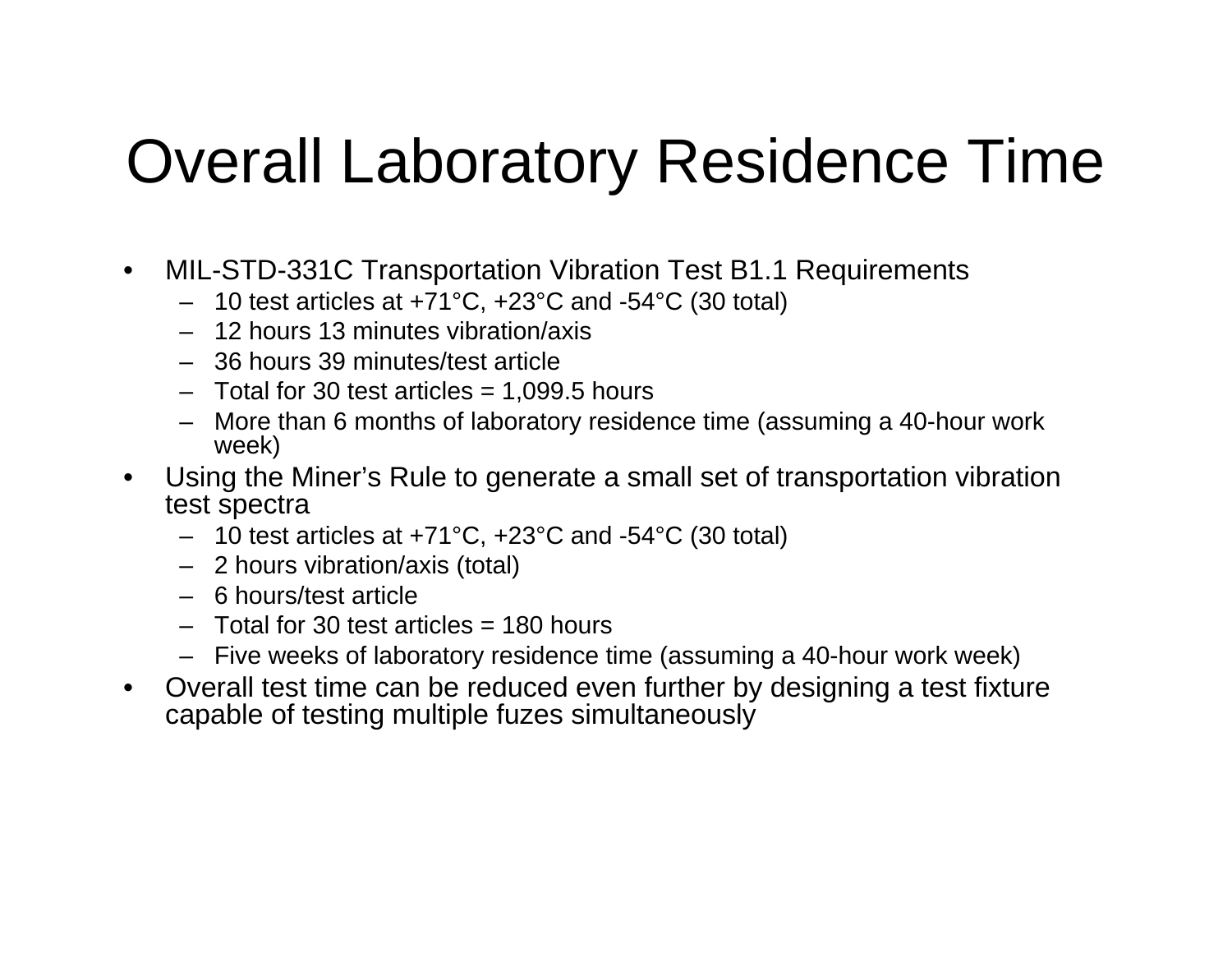## Conclusion

- MIL-STD-331C Fuze Compliance
	- MIL-STD-331C introduced a more comprehensive approach to transportation vibration based on modes of transportation anticipated throughout the fuze life cycle with a dramatic effect related to the required test times
	- By combining the transportation vibration spectra of MIL-STD-331C into a small set of test spectra having an equivalent damage potential, the laboratory residence time can be reduced while still ensuring compliance of the fuze with the requirements of MIL-STD-331C